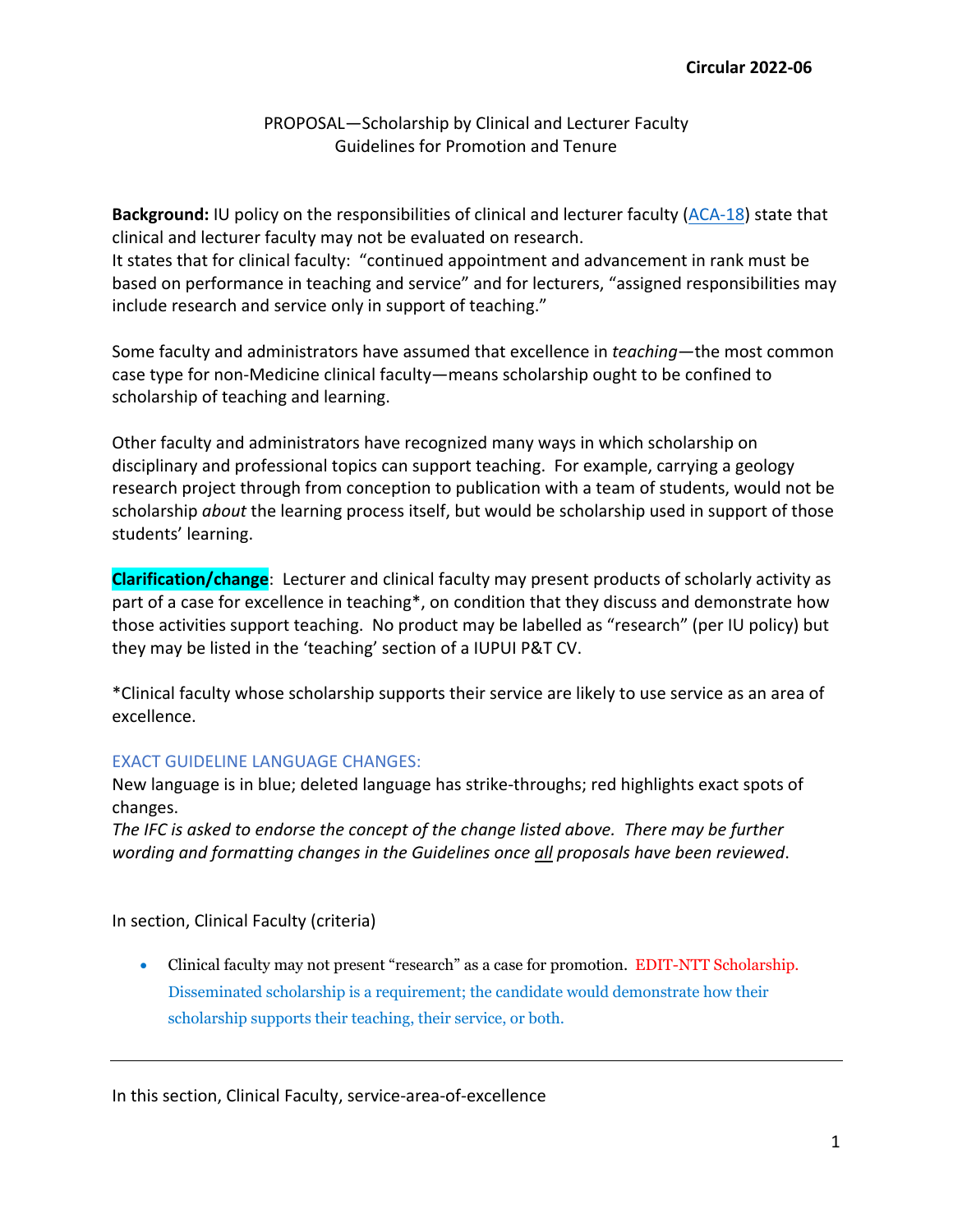• EDIT-NTT Scholarship. Some disseminated scholarship is required for excellence in service. The candidate must address how their scholarship advances their service and documents their excellence. Precise distinctions between "research" scholarship and "service" scholarship are not necessary for clinical faculty as long as their disseminated scholarship supports their accomplishments. Per IU policy, scholarship labelled as research may not be presented as evidence of excellence for a non-tenure track faculty member.

### In this section, Clinical faculty, teaching-area-of-excellence

- o Some level of national peer-reviewed dissemination of scholarship is required to document excellence [in teaching] for clinical and tenure-track faculty.
	- EDIT-NTT Scholarship. Clinical faculty must have disseminated scholarship. This scholarship need not address pedagogical theory or techniques. The candidate must demonstrate how the scholarship supports their teaching and their case for teaching excellence.

#### In section, criteria for Teaching Professor:

- o For teaching professor:
	- Record of publicly disseminated and peer reviewed scholarship EDIT-NTT Scholarship which supports in teaching

### In the section, Dossier folders, Teaching

- EDIT: NTT Scholarship. Evidence of the use of scholarship to support teaching. effective teaching through scholarly dissemination of knowledge about teaching, especially in peerreviewed media. Dissemination is required for documenting teaching at the level of excellence for tenure-track and clinical faculty, and for the rank of teaching professor. Such activities, while listed on the curriculum vitae, should also be documented and discussed in this section.
	- o Tenure-track faculty seeking advancement based on excellence in teaching should have peer-reviewed publications that document student accomplishment or contribute to the theoretical base of knowledge about curriculum or effective teaching and learning.